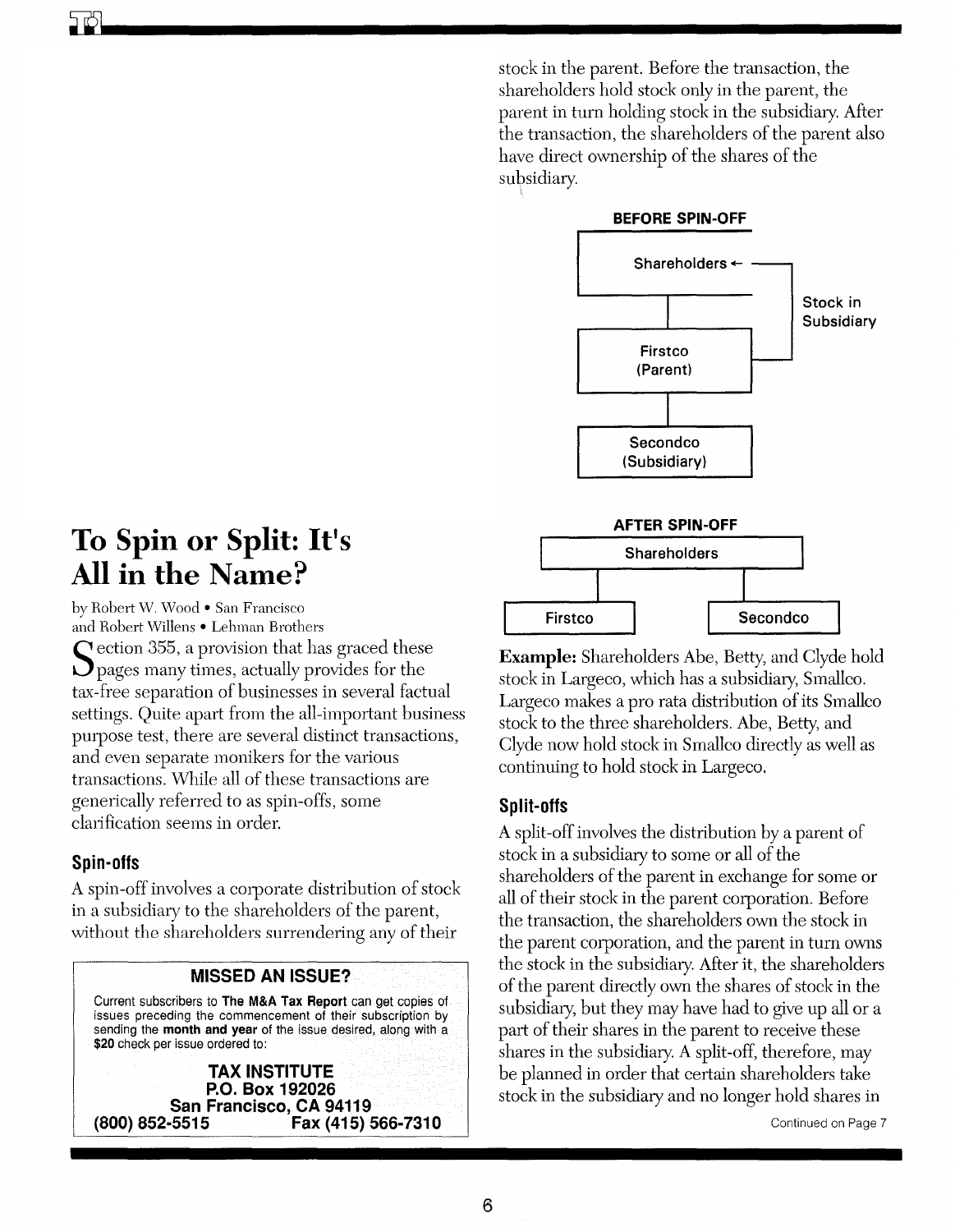#### **TO SPIN OR SPLIT** Continued from Page 6

the parent. You can be certain that the make-up of the parent's and subsidiary's shareholders will not be the same after the transaction.



<sup>o</sup> Although the shareholders will collectively own the stock of both Firstco and Secondco, just as in a spin-off, they may own it in different proportions. For example, one shareholder or group may own all of the stock of Secondco.

Example: Shareholders Sam, Saul, and Ted own stock in Retailco. Retailco has a subsidiary, Discountco. Sam and Saul surrender their Retaileo stock to Retailco, and receive Discountco stock in exchange. After the exchange, the stock in Retailco is owned by Ted, and the stock in Discountco is owned by Sam and Saul.

## Split-Ups

A split-up involves the distribution by a parent corporation to its shareholders of stock in two or more subsidiaries. In effect, the distribution of stock in a split-up will be in complete liquidation of the parent corporation. Before the transaction, the stock in the parent is held by the shareholders, and the parent, in turn, owns the stock of two or more subsidiaries. After the transaction, the parent has been liquidated and the shareholders that were previously shareholders only of the parent now own shares in the subsidiaries directly.



Parent Oneco Twoco (liquidated)

Example: Shareholders Betty, Bob, and Bart own all the stock in Holdings, Inc. Holdings, in turn has two wholly owned subsidiaries, Makerco and Sellerco. Holdings distributes the stock of Makerco and Sellerco to its shareholders, Betty, Bob, and Bart, in exchange for their Holdings shares, and Holdings is then liquidated. Betty, Bob, and Bart now hold stock only in Makerco and Sellerco.

## Split-Offs On the Rise

Split-offs now seem more popular than ever before. The one difficult element of a split-off is the distribution requirement. Under Section 355, the parent must distribute an amount of stock in the